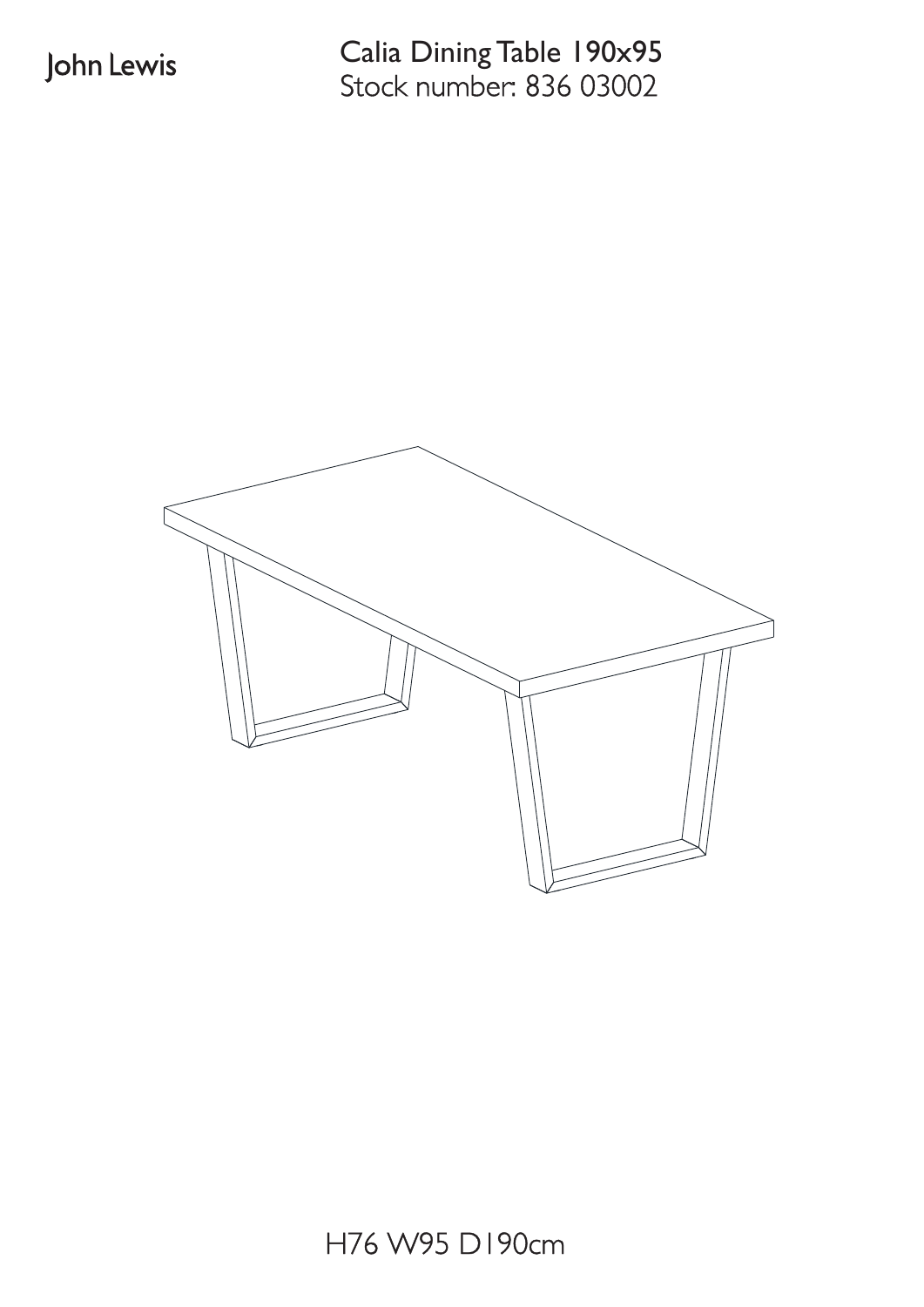Thank you for purchasing the Calia Dining Table. Please read the instructions and warnings carefully before use, to ensure safe and satisfactory operation of this product.

At John Lewis, we are committed to making great products possible.

From our in-house Design Team, to our Buyers, we work together to bring great design to life.

Our expert Product Technologists work collaboratively with our buyers and suppliers to assure the legality, safety and quality of the product we sell.

We are all committed to designing and developing products to the highest industry standards.

We hope you are happy with your product and welcome any feedback or comments you may have.

The John Lewis Team

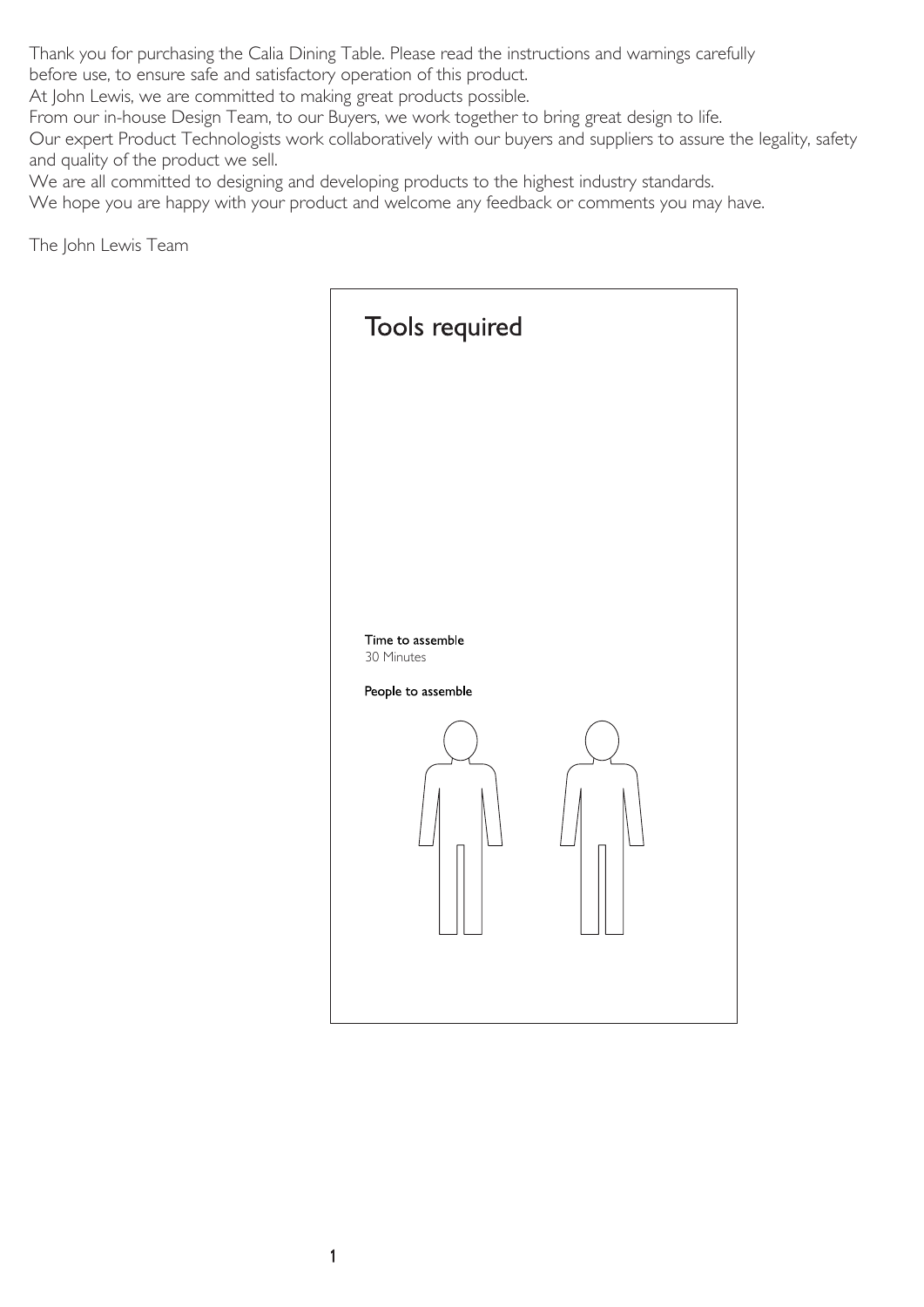## Important safety information

#### Warnings

- △ The product should only be used on firm, level ground.
- △ Keep small parts out of reach of children.
- △ Ensure the product is fully assembled as illustrated before use.

## Do's

- Check the pack and make sure you have all the parts listed.
- Check all screws or bolts are tightened and inspect regularly.
- Make sure the legs remain in contact with the ground at all times.

### Don'ts

- X Do not over tighten screws or bolts.
- X Do not stand on the product.
- X Do not use power tools to construct as overtightening and panel failure may occur.

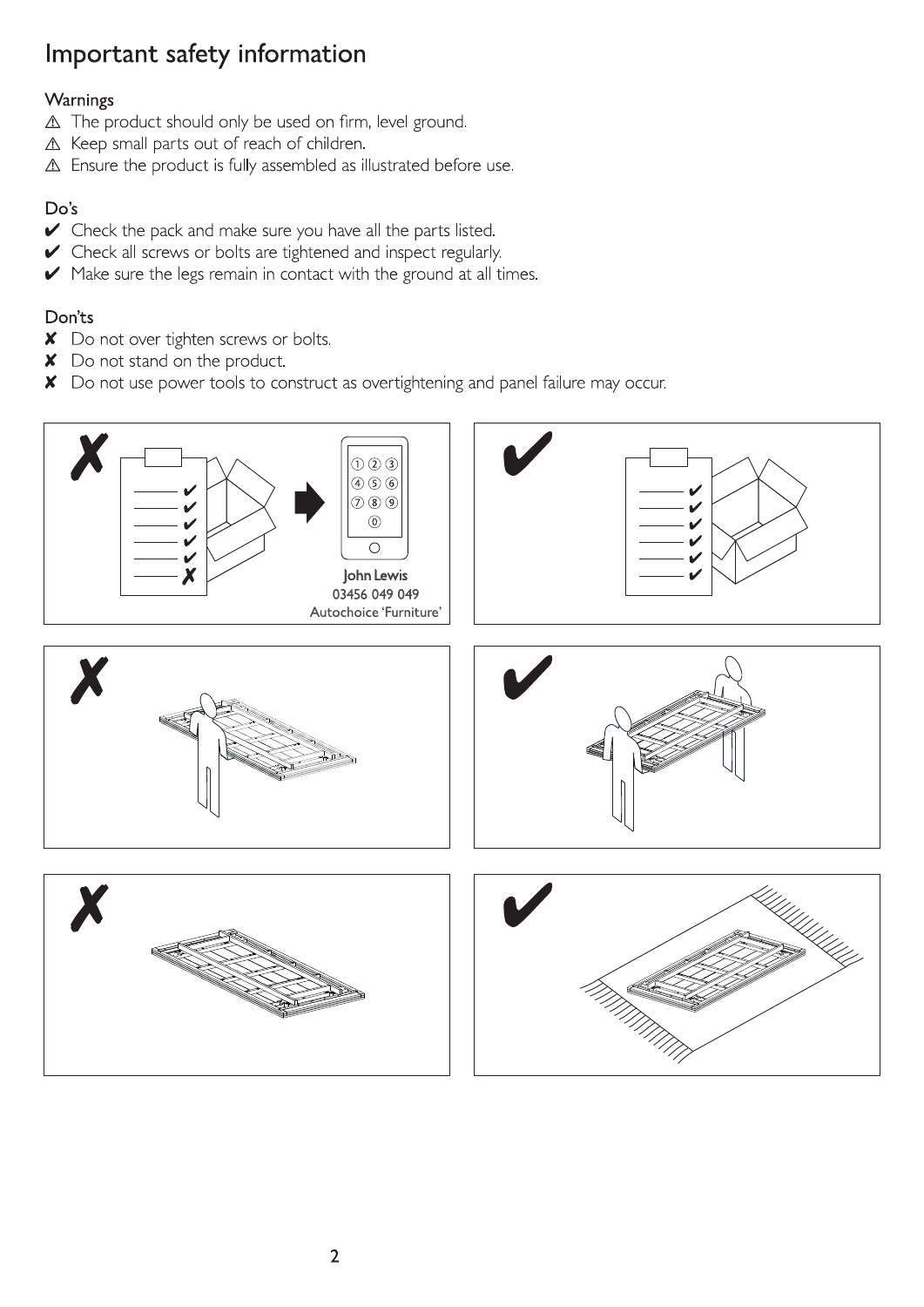# Your Calia Dining Table



| Ref          | Description | <b>Dimensions</b> | Qty    |
|--------------|-------------|-------------------|--------|
|              | Table top   |                   |        |
| $\mathbf{Q}$ | Table legs  |                   | ∽<br>∸ |

Internal dimensions Stock number: 836 03002 Calia Dining Table, overall size: H76 W95 L190cm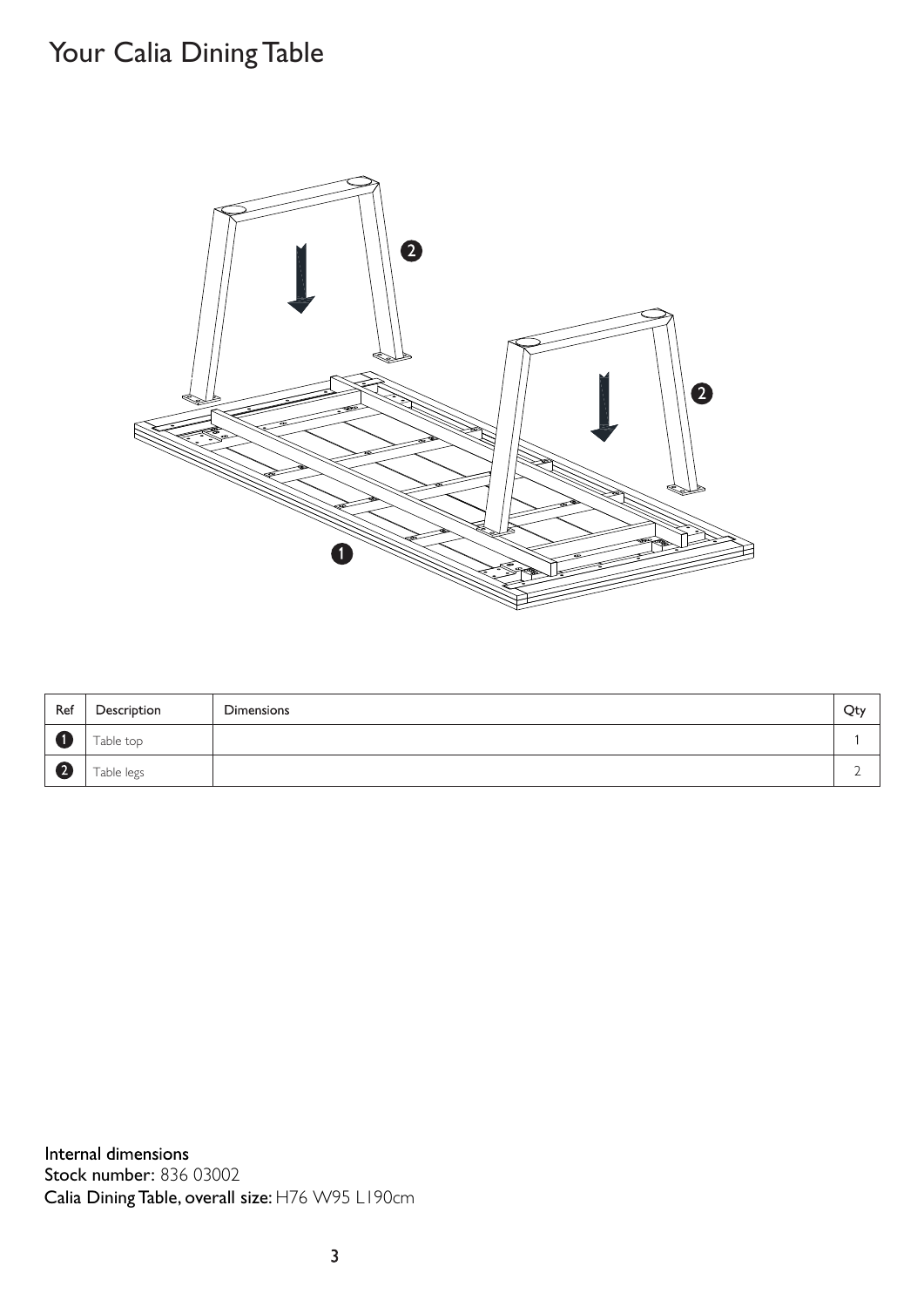## **Fixtures and fitt**



|                       | Fixtures and fittings<br>supplied (actual size) | mm<br>10 <sup>°</sup><br>30 <sub>o</sub><br>40<br>50<br>20 <sub>2</sub><br>60<br>70<br>0 |                |                                  |
|-----------------------|-------------------------------------------------|------------------------------------------------------------------------------------------|----------------|----------------------------------|
| Ref                   | Description                                     | Dimensions                                                                               | Qty            | խանավառնավառնակավառնավառնավառնակ |
| A                     | Bolt                                            | 8mm x 25mm                                                                               | 16             |                                  |
| $\boldsymbol{\Theta}$ | Spring washer                                   | $\emptyset$ 12/ $\emptyset$ 8mm x 1.5mm                                                  | 16             |                                  |
| $\bullet$             | Flat washer                                     | $\emptyset$ 19/ $\emptyset$ 8mm x 1.5mm                                                  | 16             |                                  |
| $\boldsymbol{\Theta}$ | Felt                                            | $\varnothing$ 80mm $\times$ 3mm                                                          | $\overline{4}$ |                                  |

Fixtures and fittings<br>supplied (not actual size)

| Ref | Description | <b>Dimensions</b> | Qty |  |
|-----|-------------|-------------------|-----|--|
| e   | Wrench      | 3 <sub>mm</sub>   |     |  |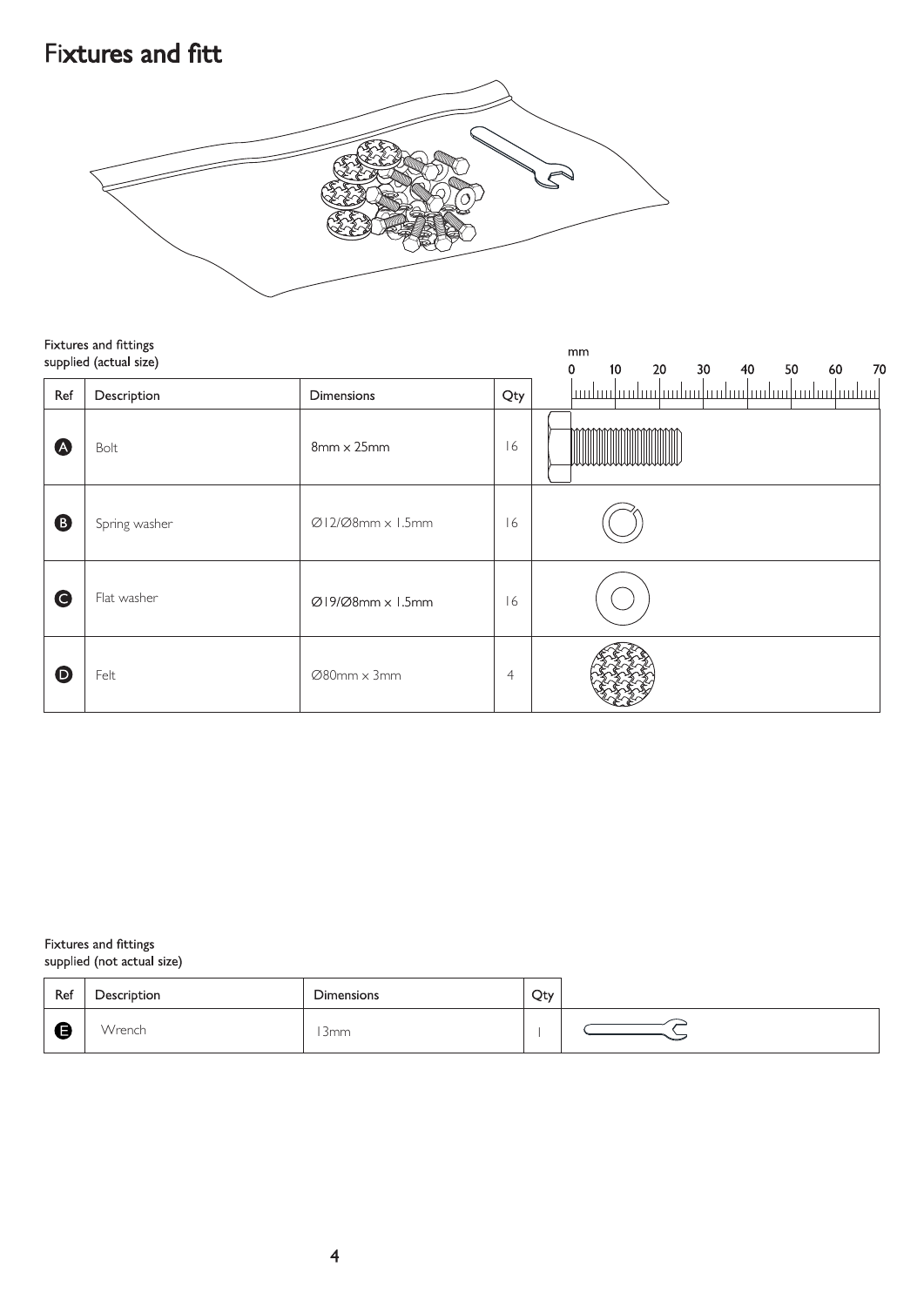# Product assembly<br>Calia Dining Table<br>836 03002

**Step 1**<br>Parts, fittings and tools

**00**